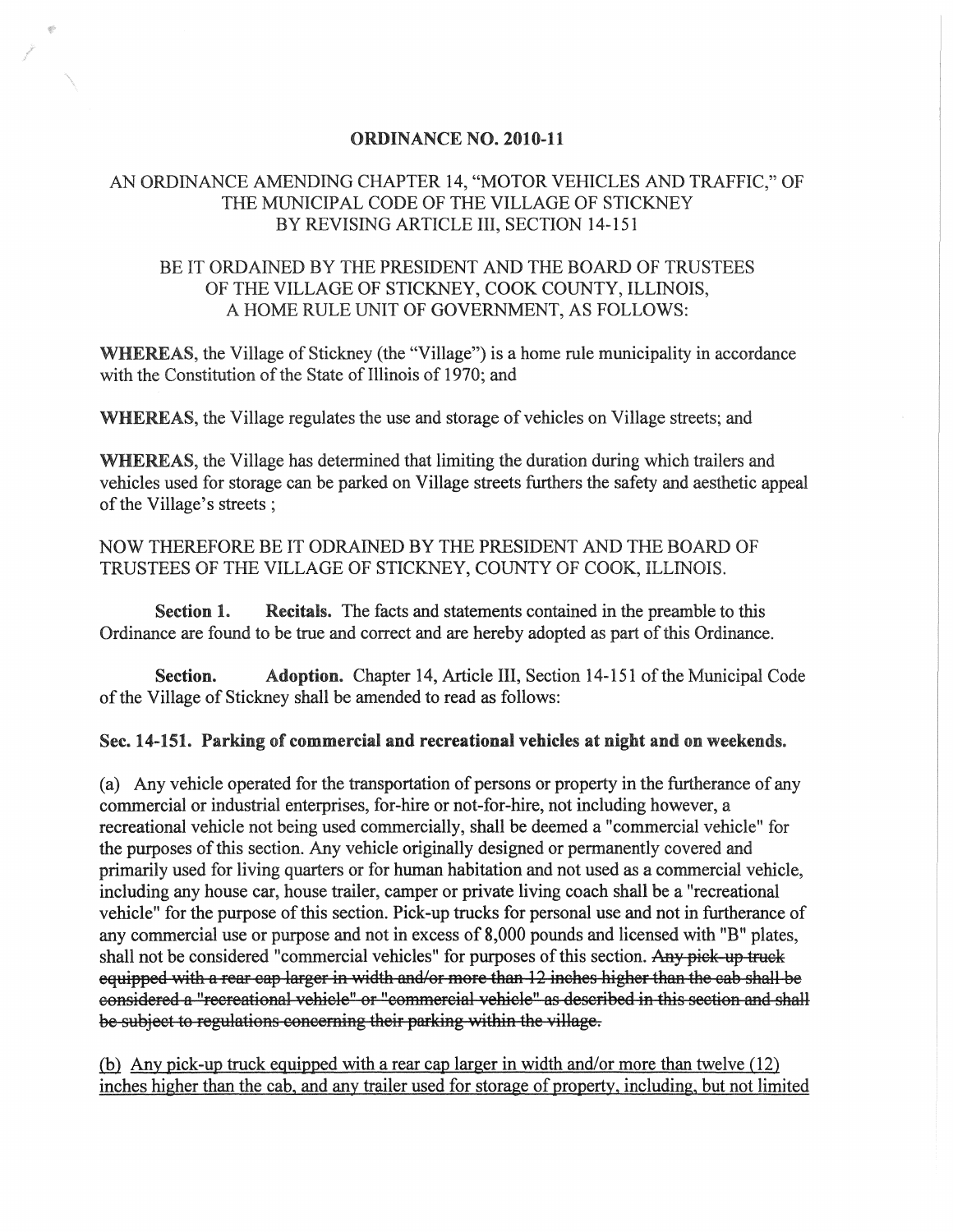to open and enclosed car haulers, whether or not connected to a vehicle, shall be considered a "recreational vehicle" or "commercial vehicle" as described in subsection (a), above, and shall be subject to the applicable regulations concerning parking within the Village.

(b£) It shall be unlawful to park or cause to be parked any commercial or recreational vehicle on any street or alley Monday through Friday between the hours of 11 :59 p.m. and 7:00 a.m. of the following day. It shall be unlawful to park or cause to be parked any commercial or recreational vehicle on any street or alley on Saturday or Sunday unless for emergency village or residential services.

@ A Village resident with a vehicle described in subsection (b) of this Section may request permission from the Village's Chief of Police to park such vehicle on the Village streets during the times set forth in subsection (c). Such request must be in writing and must include the name and address of the resident requesting approval, as well as the license plate number of the vehicle for which such approval is sought. Upon receiving such a request, the Chief of Police shall determine, in his sole discretion, whether to permit the temporary parking of such vehicle. However, a resident may only be granted approval under this subsection once during any thirty (30) day period, and such approval shall last for a maximum duration of three consecutive (3) calendar days. Additionally, in no event shall approval be granted for anyone vehicle or trailer more than once during any thirty (30) day period.

Section 3. Home Rule. This ordinance is enacted under the Home Rule powers of the Village as set forth in the Constitution and laws of the State of Illinois.

Section 4. Effective Date. This Ordinance shall be in full force and effect after its passage, approval and publication in the manner provided by law.

Section 5. Conflicts. This Ordinance supersedes all ordinances or parts of ordinances directly conflicting with the terms and provisions contained herein, but only to the extent of such conflict.

Section 6. Severability. If any section, subsection, sentence, clause, phrase or portion of this Ordinance is for any reason held invalid or unconstitutional by any court of competent jurisdiction, such portion shall be deemed a separate, distinct, and independent provision and such holding shall not affect the validity of the remaining portions hereof.

Section 7. Certification and Publication. The Village Clerk of the Village of Stickney shall certify to the adoption of this Ordinance and cause the same to be published in pamphlet form.